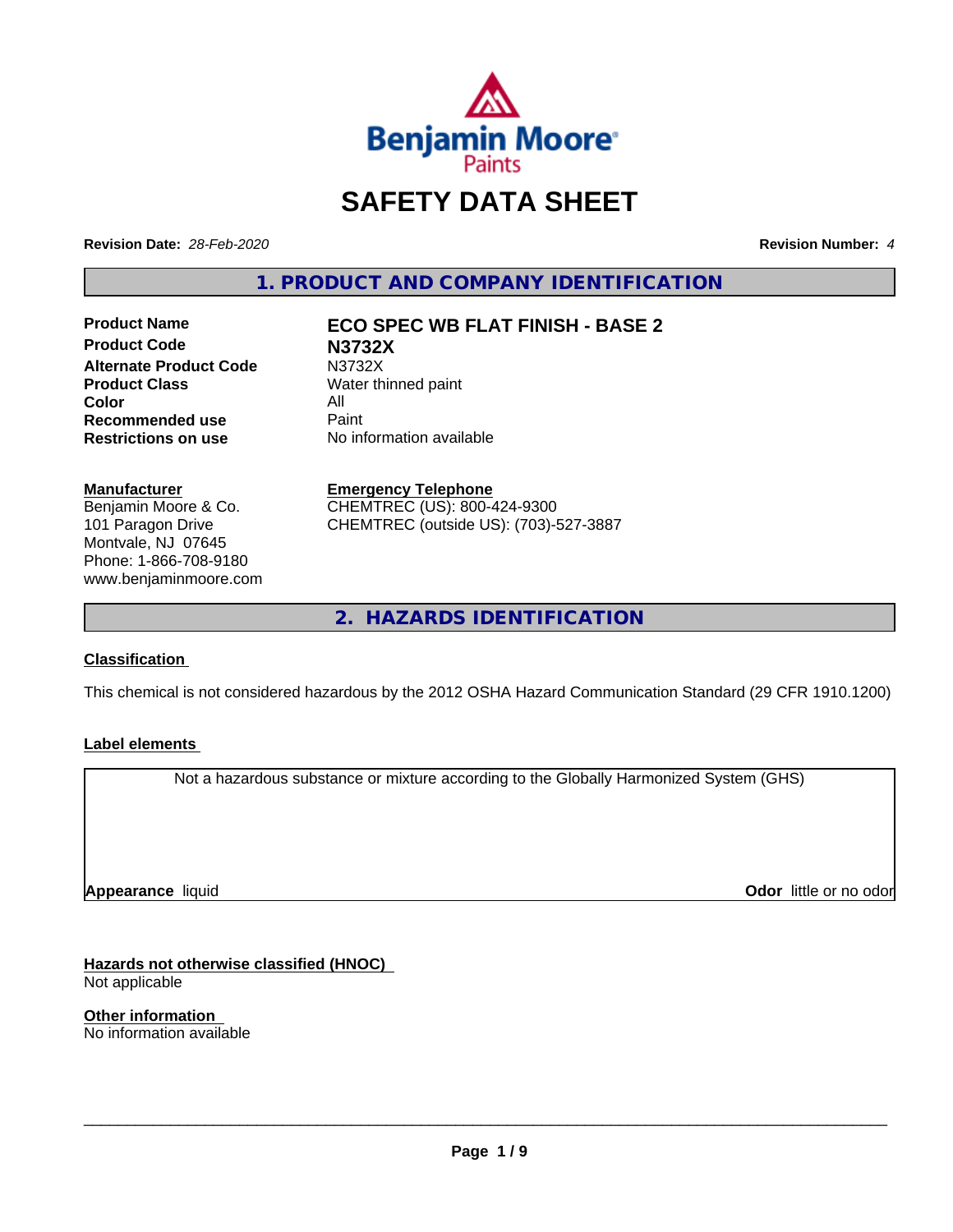# **3. COMPOSITION INFORMATION ON COMPONENTS**

| Chemical name      | <b>CAS No.</b> | Weight-%  |
|--------------------|----------------|-----------|
| Nepheline svenite  | 37244-96-5     | $10 - 15$ |
| Titanium dioxide   | 13463-67-7     | $10 - 15$ |
| Diatomaceous earth | 61790-53-2     | - 5       |
| Silica amorphous   | 7631-86-9      | - 5       |

| 4. FIRST AID MEASURES                                                                                                           |
|---------------------------------------------------------------------------------------------------------------------------------|
| No hazards which require special first aid measures.<br><b>General Advice</b>                                                   |
| Rinse thoroughly with plenty of water for at least 15 minutes and consult a<br><b>Eye Contact</b><br>physician.                 |
| Wash off immediately with soap and plenty of water while removing all<br><b>Skin Contact</b><br>contaminated clothes and shoes. |
| <b>Inhalation</b><br>Move to fresh air. If symptoms persist, call a physician.                                                  |
| Clean mouth with water and afterwards drink plenty of water. Consult a physician<br>Ingestion<br>if necessary.                  |
| None known.<br><b>Most Important</b><br><b>Symptoms/Effects</b>                                                                 |
| <b>Notes To Physician</b><br>Treat symptomatically.                                                                             |

**5. FIRE-FIGHTING MEASURES**

| <b>Suitable Extinguishing Media</b>                                              | Use extinguishing measures that are appropriate to local<br>circumstances and the surrounding environment.                                   |
|----------------------------------------------------------------------------------|----------------------------------------------------------------------------------------------------------------------------------------------|
| Protective equipment and precautions for firefighters                            | As in any fire, wear self-contained breathing apparatus<br>pressure-demand, MSHA/NIOSH (approved or equivalent)<br>and full protective gear. |
| <b>Specific Hazards Arising From The Chemical</b>                                | Closed containers may rupture if exposed to fire or<br>extreme heat.                                                                         |
| Sensitivity to mechanical impact                                                 | No.                                                                                                                                          |
| Sensitivity to static discharge                                                  | No.                                                                                                                                          |
| <b>Flash Point Data</b><br>Flash point (°F)<br>Flash Point (°C)<br><b>Method</b> | Not applicable<br>Not applicable<br>Not applicable                                                                                           |
| <b>Flammability Limits In Air</b>                                                |                                                                                                                                              |
| Lower flammability limit:<br><b>Upper flammability limit:</b>                    | Not applicable<br>Not applicable                                                                                                             |
|                                                                                  |                                                                                                                                              |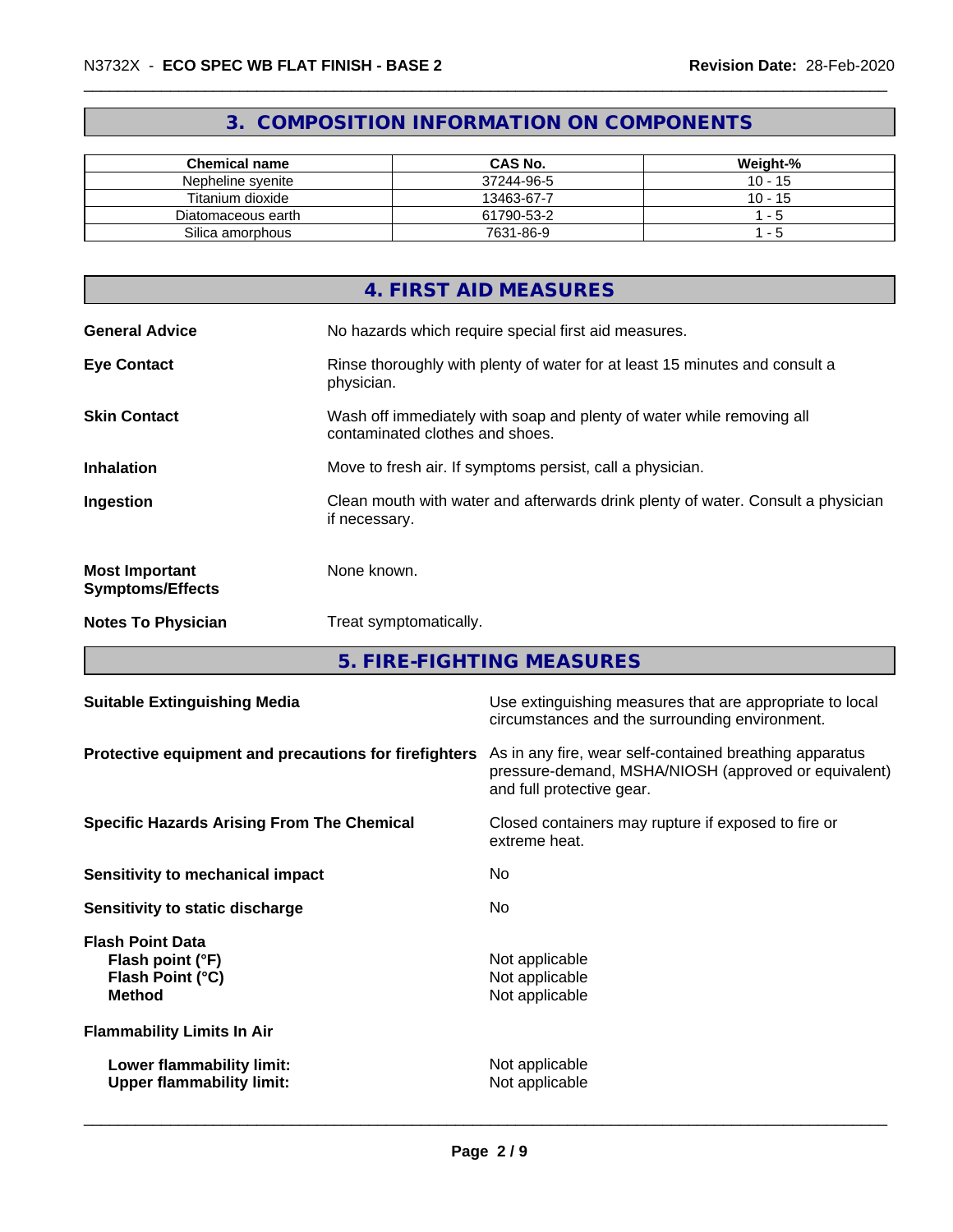| <b>NFPA</b><br><b>Special: Not Applicable</b><br><b>Instability: 0</b><br><b>Flammability: 0</b><br>Health: 1 |
|---------------------------------------------------------------------------------------------------------------|
|---------------------------------------------------------------------------------------------------------------|

#### **NFPA Legend**

- 0 Not Hazardous
- 1 Slightly
- 2 Moderate
- 3 High
- 4 Severe

*The ratings assigned are only suggested ratings, the contractor/employer has ultimate responsibilities for NFPA ratings where this system is used.*

*Additional information regarding the NFPA rating system is available from the National Fire Protection Agency (NFPA) at www.nfpa.org.*

### **6. ACCIDENTAL RELEASE MEASURES**

| <b>Personal Precautions</b>                                                                                                            | Avoid contact with skin, eyes and clothing. Ensure adequate ventilation.                                                                                                         |  |  |
|----------------------------------------------------------------------------------------------------------------------------------------|----------------------------------------------------------------------------------------------------------------------------------------------------------------------------------|--|--|
| <b>Other Information</b>                                                                                                               | Prevent further leakage or spillage if safe to do so.                                                                                                                            |  |  |
| <b>Environmental precautions</b>                                                                                                       | See Section 12 for additional Ecological Information.                                                                                                                            |  |  |
| Soak up with inert absorbent material. Sweep up and shovel into suitable<br><b>Methods for Cleaning Up</b><br>containers for disposal. |                                                                                                                                                                                  |  |  |
|                                                                                                                                        | 7. HANDLING AND STORAGE                                                                                                                                                          |  |  |
| <b>Handling</b>                                                                                                                        | Avoid contact with skin, eyes and clothing. Avoid breathing vapors, spray mists or<br>sanding dust. In case of insufficient ventilation, wear suitable respiratory<br>equipment. |  |  |
| <b>Storage</b>                                                                                                                         | Keep container tightly closed. Keep out of the reach of children.                                                                                                                |  |  |
| <b>Incompatible Materials</b>                                                                                                          | No information available                                                                                                                                                         |  |  |

# **8. EXPOSURE CONTROLS/PERSONAL PROTECTION**

#### **Exposure Limits**

| <b>Chemical name</b> | <b>ACGIH TLV</b>         | <b>OSHA PEL</b>   |
|----------------------|--------------------------|-------------------|
| Titanium dioxide     | TWA: $10 \text{ mg/m}^3$ | 15 mg/m $3$ - TWA |
| Diatomaceous earth   | N/E                      |                   |
|                      |                          | 20 mppcf - TWA    |
| Silica amorphous     | N/E                      | 20 mppcf - TWA    |
|                      |                          |                   |

#### **Legend**

ACGIH - American Conference of Governmental Industrial Hygienists Exposure Limits OSHA - Occupational Safety & Health Administration Exposure Limits N/E - Not Established

**Engineering Measures** Ensure adequate ventilation, especially in confined areas.

 $\overline{\phantom{a}}$  ,  $\overline{\phantom{a}}$  ,  $\overline{\phantom{a}}$  ,  $\overline{\phantom{a}}$  ,  $\overline{\phantom{a}}$  ,  $\overline{\phantom{a}}$  ,  $\overline{\phantom{a}}$  ,  $\overline{\phantom{a}}$  ,  $\overline{\phantom{a}}$  ,  $\overline{\phantom{a}}$  ,  $\overline{\phantom{a}}$  ,  $\overline{\phantom{a}}$  ,  $\overline{\phantom{a}}$  ,  $\overline{\phantom{a}}$  ,  $\overline{\phantom{a}}$  ,  $\overline{\phantom{a}}$ 

#### **Personal Protective Equipment**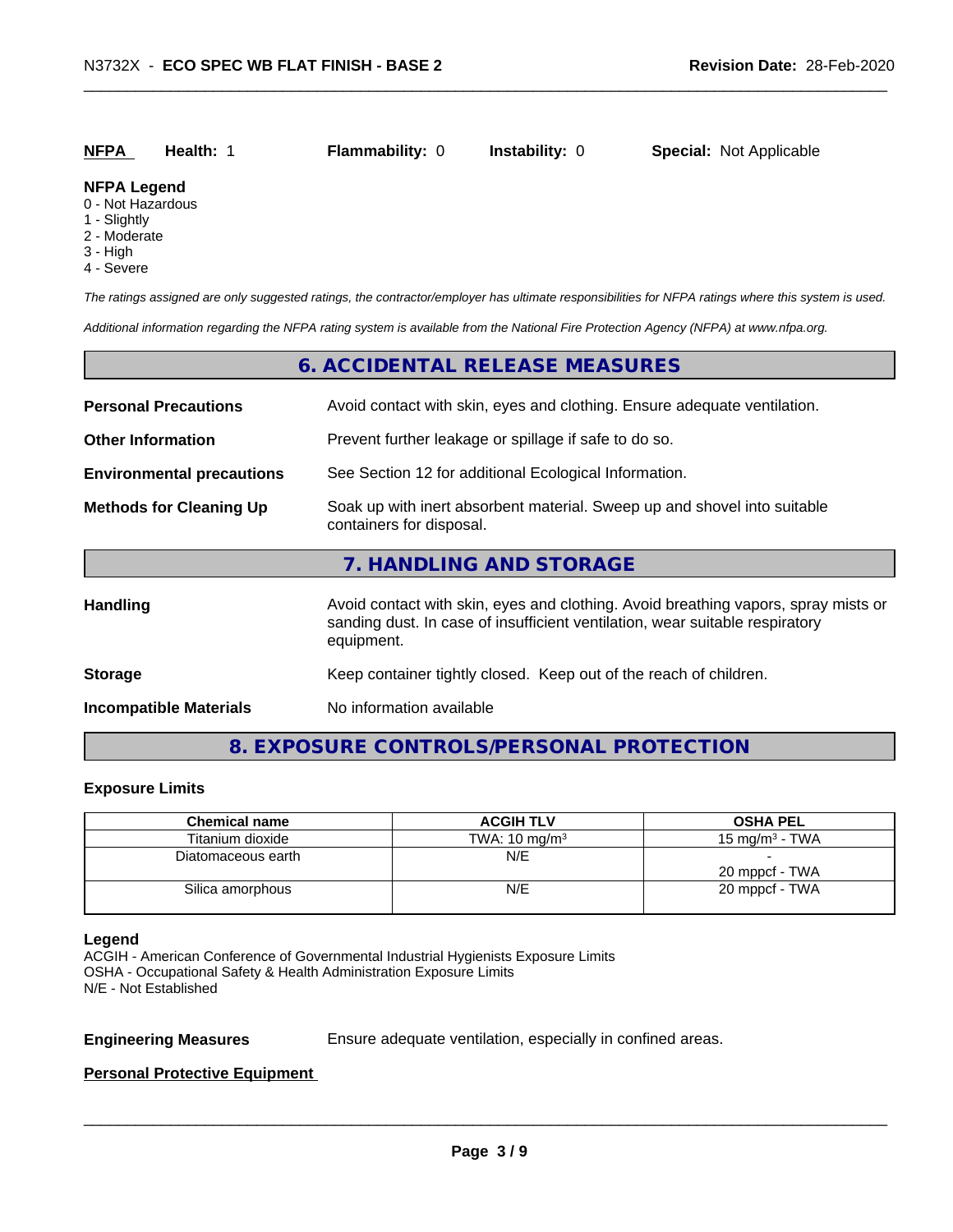| <b>Eye/Face Protection</b>    | Safety glasses with side-shields.                                        |
|-------------------------------|--------------------------------------------------------------------------|
| <b>Skin Protection</b>        | Protective gloves and impervious clothing.                               |
| <b>Respiratory Protection</b> | In case of insufficient ventilation wear suitable respiratory equipment. |
| Ivaiono Moscuros              | Avoid contact with skin, eves and clothing. Remove and wash contaminated |

**Hygiene Measures** Avoid contact with skin, eyes and clothing. Remove and wash contaminated clothing before re-use. Wash thoroughly after handling.

# **9. PHYSICAL AND CHEMICAL PROPERTIES**

**Appearance** liquid **Odor** little or no odor **Odor Threshold** No information available **Density (lbs/gal)** 10.1 - 10.5<br> **Specific Gravity** 1.21 - 1.26 **Specific Gravity pH pH**  $\blacksquare$ **Viscosity (cps)** No information available<br> **Solubility (ies)** No information available<br>
No information available **Water solubility** No information available **Evaporation Rate Evaporation Rate No information available Vapor pressure** No information available **No information available Vapor density** No information available **Wt. % Solids** 40 - 50<br> **Vol. % Solids** 25 - 35 **Vol. % Solids W<sub>t.</sub>** % Volatiles 50 - 60 **Vol. % Volatiles** 65 - 75 **VOC Regulatory Limit (g/L)** 0 **Boiling Point (°F)** 212 **Boiling Point**  $(^{\circ}C)$  100 **Freezing point (°F)** 32 **Freezing Point (°C)** 0 **Flash point (°F)** Not applicable **Flash Point (°C)** Not applicable **Method** Not applicable<br> **Flammability (solid, gas)** Not applicable Not applicable **Flammability** (solid, gas) **Upper flammability limit:**<br> **Lower flammability limit:** Not applicable Not applicable **Lower flammability limit:**<br> **Autoignition Temperature (°F)** Not applicable havailable **Autoignition Temperature (°F) Autoignition Temperature (°C)** No information available **Decomposition Temperature (°F)** No information available **Decomposition Temperature (°C)**<br> **Partition coefficient**<br> **Partition coefficient**<br> **Partition coefficient** 

**Solubility(ies)** No information available **No information available** 

# **10. STABILITY AND REACTIVITY**

| <b>Reactivity</b>                       | Not Applicable                           |
|-----------------------------------------|------------------------------------------|
| <b>Chemical Stability</b>               | Stable under normal conditions.          |
| <b>Conditions to avoid</b>              | Prevent from freezing.                   |
| <b>Incompatible Materials</b>           | No materials to be especially mentioned. |
| <b>Hazardous Decomposition Products</b> | None under normal use.                   |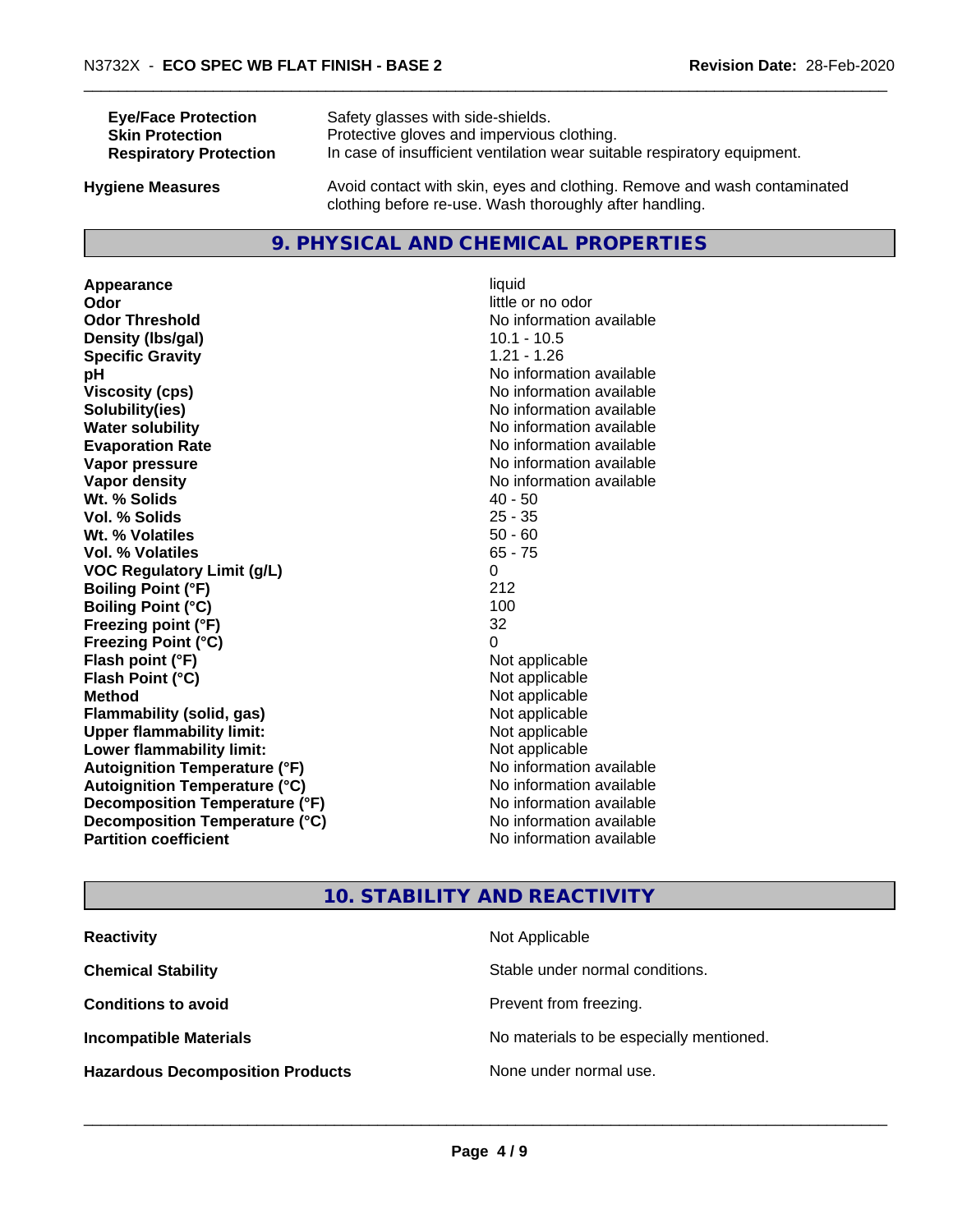| <b>Possibility of hazardous reactions</b>                                                                                                                                                                                                                                                                                                                                      | None under normal conditions of use.                                                                                                                                                                                                                                                                                                                                                                                                                                                                                                                                             |  |
|--------------------------------------------------------------------------------------------------------------------------------------------------------------------------------------------------------------------------------------------------------------------------------------------------------------------------------------------------------------------------------|----------------------------------------------------------------------------------------------------------------------------------------------------------------------------------------------------------------------------------------------------------------------------------------------------------------------------------------------------------------------------------------------------------------------------------------------------------------------------------------------------------------------------------------------------------------------------------|--|
| 11. TOXICOLOGICAL INFORMATION                                                                                                                                                                                                                                                                                                                                                  |                                                                                                                                                                                                                                                                                                                                                                                                                                                                                                                                                                                  |  |
| <b>Product Information</b>                                                                                                                                                                                                                                                                                                                                                     |                                                                                                                                                                                                                                                                                                                                                                                                                                                                                                                                                                                  |  |
| Information on likely routes of exposure                                                                                                                                                                                                                                                                                                                                       |                                                                                                                                                                                                                                                                                                                                                                                                                                                                                                                                                                                  |  |
| <b>Principal Routes of Exposure</b>                                                                                                                                                                                                                                                                                                                                            | Eye contact, skin contact and inhalation.                                                                                                                                                                                                                                                                                                                                                                                                                                                                                                                                        |  |
| <b>Acute Toxicity</b>                                                                                                                                                                                                                                                                                                                                                          |                                                                                                                                                                                                                                                                                                                                                                                                                                                                                                                                                                                  |  |
| <b>Product Information</b>                                                                                                                                                                                                                                                                                                                                                     | No information available                                                                                                                                                                                                                                                                                                                                                                                                                                                                                                                                                         |  |
| Symptoms related to the physical, chemical and toxicological characteristics                                                                                                                                                                                                                                                                                                   |                                                                                                                                                                                                                                                                                                                                                                                                                                                                                                                                                                                  |  |
| <b>Symptoms</b>                                                                                                                                                                                                                                                                                                                                                                | No information available                                                                                                                                                                                                                                                                                                                                                                                                                                                                                                                                                         |  |
| Delayed and immediate effects as well as chronic effects from short and long-term exposure                                                                                                                                                                                                                                                                                     |                                                                                                                                                                                                                                                                                                                                                                                                                                                                                                                                                                                  |  |
| Eye contact<br><b>Skin contact</b><br><b>Inhalation</b><br>Ingestion<br><b>Sensitization</b><br><b>Neurological Effects</b><br><b>Mutagenic Effects</b><br><b>Reproductive Effects</b><br><b>Developmental Effects</b><br><b>Target organ effects</b><br><b>STOT - single exposure</b><br><b>STOT - repeated exposure</b><br>Other adverse effects<br><b>Aspiration Hazard</b> | May cause slight irritation.<br>Substance may cause slight skin irritation. Prolonged or repeated contact may dry<br>skin and cause irritation.<br>May cause irritation of respiratory tract.<br>Ingestion may cause gastrointestinal irritation, nausea, vomiting and diarrhea.<br>No information available<br>No information available.<br>No information available.<br>No information available.<br>No information available.<br>No information available.<br>No information available.<br>No information available.<br>No information available.<br>No information available |  |
| <b>Numerical measures of toxicity</b>                                                                                                                                                                                                                                                                                                                                          |                                                                                                                                                                                                                                                                                                                                                                                                                                                                                                                                                                                  |  |
| The following values are calculated based on chapter 3.1 of the GHS document                                                                                                                                                                                                                                                                                                   |                                                                                                                                                                                                                                                                                                                                                                                                                                                                                                                                                                                  |  |
| <b>ATEmix (oral)</b><br><b>ATEmix (dermal)</b>                                                                                                                                                                                                                                                                                                                                 | 82769 mg/kg<br>92978 mg/kg                                                                                                                                                                                                                                                                                                                                                                                                                                                                                                                                                       |  |

#### **Component Information**

| <b>Chemical name</b>           | Oral LD50             | Dermal LD50           | Inhalation LC50        |
|--------------------------------|-----------------------|-----------------------|------------------------|
| Titanium dioxide<br>13463-67-7 | $> 10000$ mg/kg (Rat) |                       |                        |
| Silica amorphous<br>7631-86-9  | $= 7900$ mg/kg (Rat)  | > 2000 mg/kg (Rabbit) | $> 2.2$ mg/L (Rat) 1 h |

# **Chronic Toxicity**

#### **Carcinogenicity**

*The information below indicateswhether each agency has listed any ingredient as a carcinogen:.*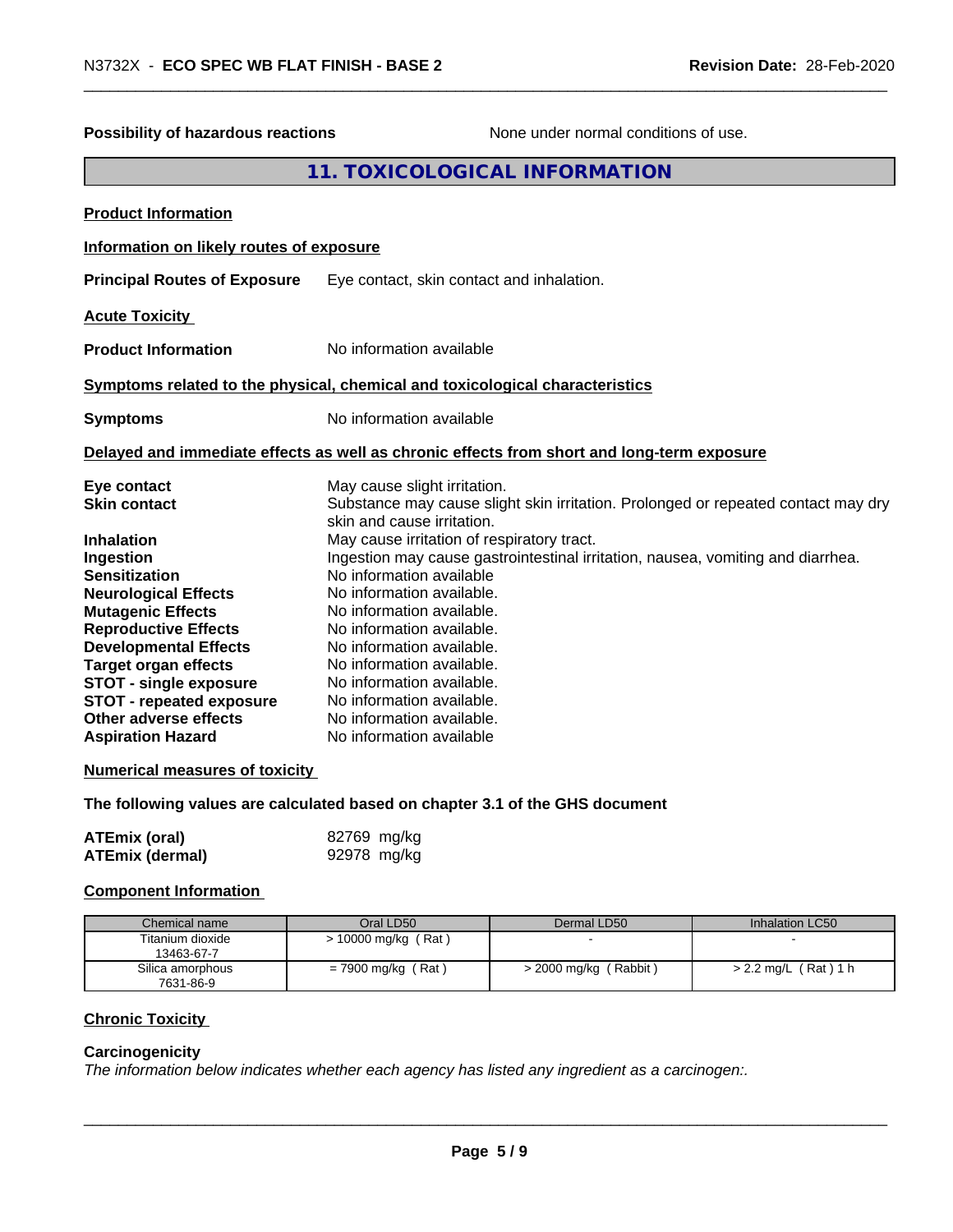| Chemical<br>name           | <b>IARC</b>             | <b>NTP</b> | ∧ב⊔∧<br>יורט |
|----------------------------|-------------------------|------------|--------------|
|                            | 2B<br>Human<br>Possible |            | ∟isted       |
| .<br>m dioxide<br>Titaniun | Carcinogen              |            |              |

• Although IARC has classified titanium dioxide as possibly carcinogenic to humans (2B), their summary concludes: "No significant exposure to titanium dioxide is thought to occur during the use of products in which titanium dioxide is bound to other materials, such as paint."

#### **Legend**

IARC - International Agency for Research on Cancer NTP - National Toxicity Program OSHA - Occupational Safety & Health Administration

**12. ECOLOGICAL INFORMATION**

## **Ecotoxicity Effects**

The environmental impact of this product has not been fully investigated.

#### **Product Information**

# **Acute Toxicity to Fish**

No information available

#### **Acute Toxicity to Aquatic Invertebrates**

No information available

#### **Acute Toxicity to Aquatic Plants**

No information available

#### **Persistence / Degradability**

No information available.

#### **Bioaccumulation**

No information available.

#### **Mobility in Environmental Media**

No information available.

#### **Ozone**

No information available

#### **Component Information**

#### **Acute Toxicity to Fish**

Titanium dioxide  $LC50:$  > 1000 mg/L (Fathead Minnow - 96 hr.)

#### **Acute Toxicity to Aquatic Invertebrates**

No information available

#### **Acute Toxicity to Aquatic Plants**

No information available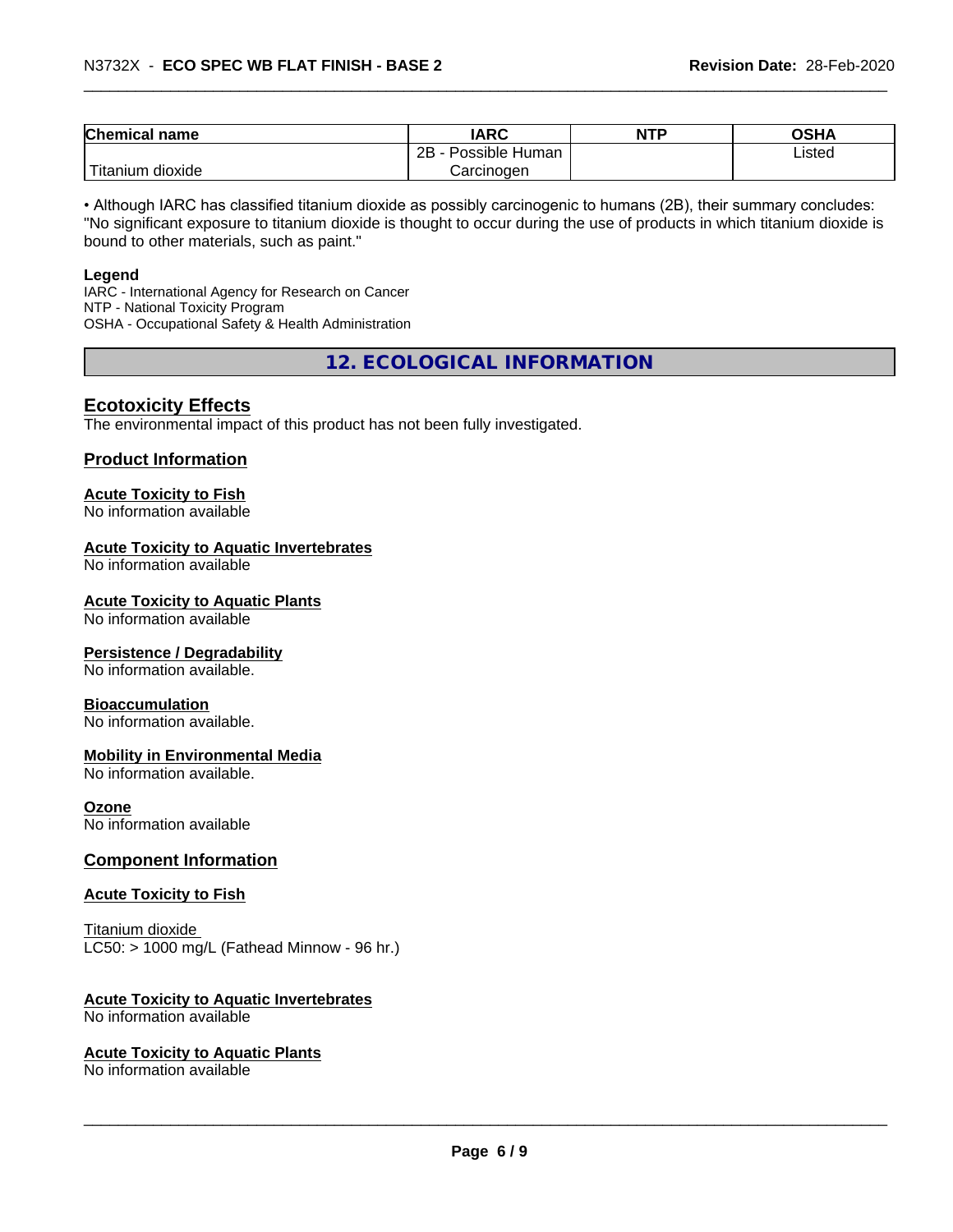#### **13. DISPOSAL CONSIDERATIONS**

**Waste Disposal Method** Dispose of in accordance with federal, state, and local regulations. Local requirements may vary, consult your sanitation department or state-designated environmental protection agency for more disposal options.

#### **14. TRANSPORT INFORMATION**

**DOT** Not regulated

**ICAO / IATA** Not regulated

**IMDG / IMO** Not regulated

**15. REGULATORY INFORMATION**

#### **International Inventories**

| <b>TSCA: United States</b> | Yes - All components are listed or exempt. |
|----------------------------|--------------------------------------------|
| <b>DSL: Canada</b>         | Yes - All components are listed or exempt. |

# **Federal Regulations**

#### **SARA 311/312 hazardous categorization**

| Acute health hazard               | N٥ |  |
|-----------------------------------|----|--|
| Chronic Health Hazard             | Nο |  |
| Fire hazard                       | Nο |  |
| Sudden release of pressure hazard | Nο |  |
| Reactive Hazard                   | Nο |  |

#### **SARA 313**

Section 313 of Title III of the Superfund Amendments and Reauthorization Act of 1986 (SARA). This product contains a chemical or chemicals which are subject to the reporting requirements of the Act and Title 40 of the Code of Federal Regulations, Part 372:

*None*

**Clean Air Act,Section 112 Hazardous Air Pollutants (HAPs) (see 40 CFR 61)**

This product contains the following HAPs:

*None*

### **US State Regulations**

#### **California Proposition 65**

**AVIMARNING:** Cancer and Reproductive Harm– www.P65warnings.ca.gov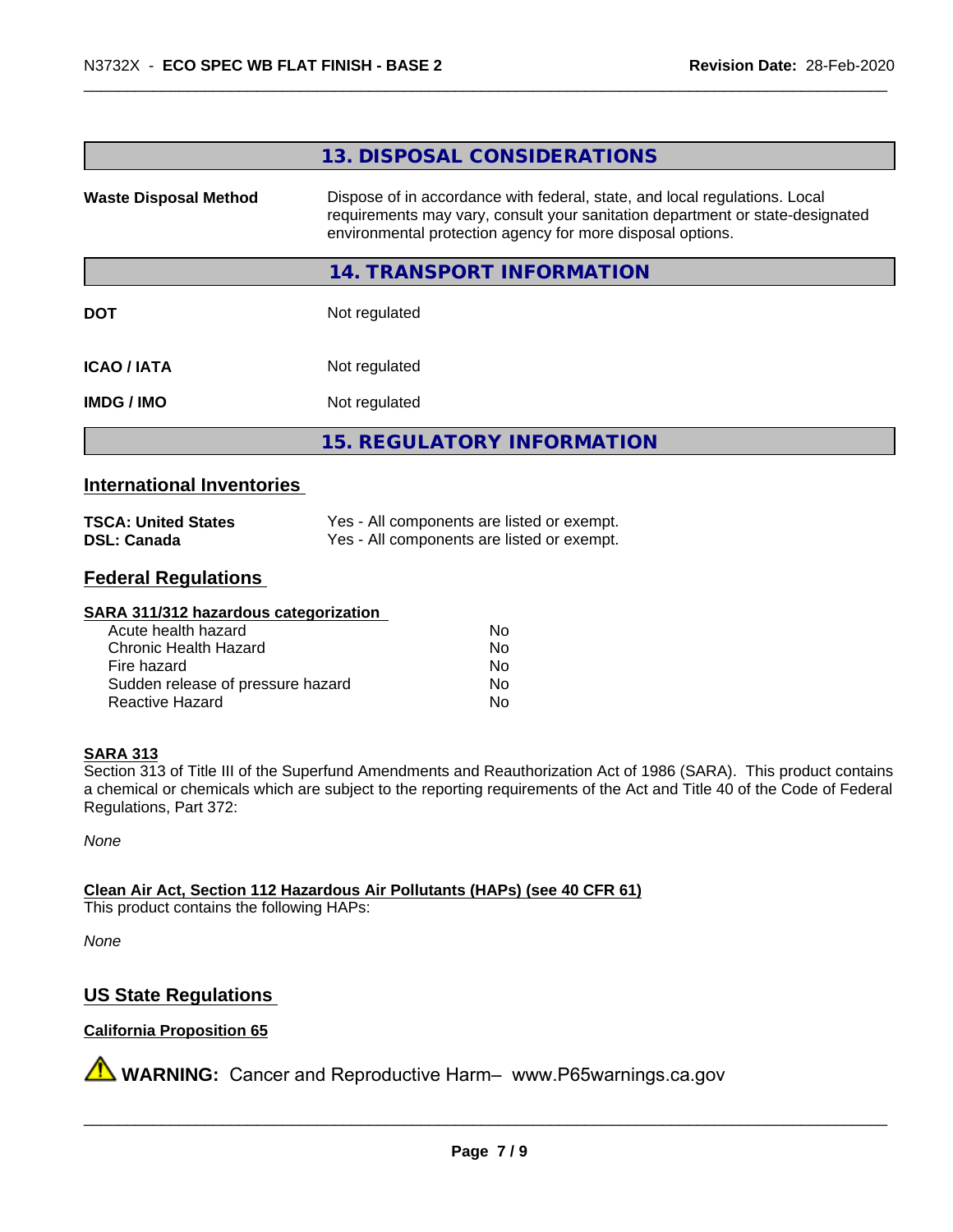#### **State Right-to-Know**

| <b>Chemical name</b> | <b>Massachusetts</b> | <b>New Jersey</b> | Pennsylvania |
|----------------------|----------------------|-------------------|--------------|
| Titanium dioxide     |                      |                   |              |
| Diatomaceous earth   |                      |                   |              |
| Silica amorphous     |                      |                   |              |

#### **Legend**

X - Listed

# **16. OTHER INFORMATION**

**HMIS** - **Health:** 1 **Flammability:** 0 **Reactivity:** 0 **PPE:** -

# **HMIS Legend**

- 0 Minimal Hazard
- 1 Slight Hazard
- 2 Moderate Hazard
- 3 Serious Hazard
- 4 Severe Hazard
- \* Chronic Hazard
- X Consult your supervisor or S.O.P. for "Special" handling instructions.

*Note: The PPE rating has intentionally been left blank. Choose appropriate PPE that will protect employees from the hazards the material will present under the actual normal conditions of use.*

*Caution: HMISÒ ratings are based on a 0-4 rating scale, with 0 representing minimal hazards or risks, and 4 representing significant hazards or risks. Although HMISÒ ratings are not required on MSDSs under 29 CFR 1910.1200, the preparer, has chosen to provide them. HMISÒ ratings are to be used only in conjunction with a fully implemented HMISÒ program by workers who have received appropriate HMISÒ training. HMISÒ is a registered trade and service mark of the NPCA. HMISÒ materials may be purchased exclusively from J. J. Keller (800) 327-6868.*

 **WARNING!** If you scrape, sand, or remove old paint, you may release lead dust. LEAD IS TOXIC. EXPOSURE TO LEAD DUST CAN CAUSE SERIOUS ILLNESS, SUCH AS BRAIN DAMAGE, ESPECIALLY IN CHILDREN. PREGNANT WOMEN SHOULD ALSO AVOID EXPOSURE.Wear a NIOSH approved respirator to control lead exposure. Clean up carefully with a HEPA vacuum and a wet mop. Before you start, find out how to protect yourself and your family by contacting the National Lead Information Hotline at 1-800-424-LEAD or log on to www.epa.gov/lead.

| <b>Prepared By</b>                               | <b>Product Stewardship Department</b><br>Benjamin Moore & Co.<br>101 Paragon Drive<br>Montvale, NJ 07645<br>800-225-5554 |  |
|--------------------------------------------------|--------------------------------------------------------------------------------------------------------------------------|--|
| <b>Revision Date:</b><br><b>Revision Summary</b> | 28-Feb-2020<br>Not available                                                                                             |  |

Disclaimer

The information contained herein is presented in good faith and believed to be accurate as of the effective date shown above. This information is furnished without warranty of any kind. Employers should use this information only as a **supplement to other information gathered by them and must make independent determination of suitability and** completeness of information from all sources to assure proper use of these materials and the safety and health of